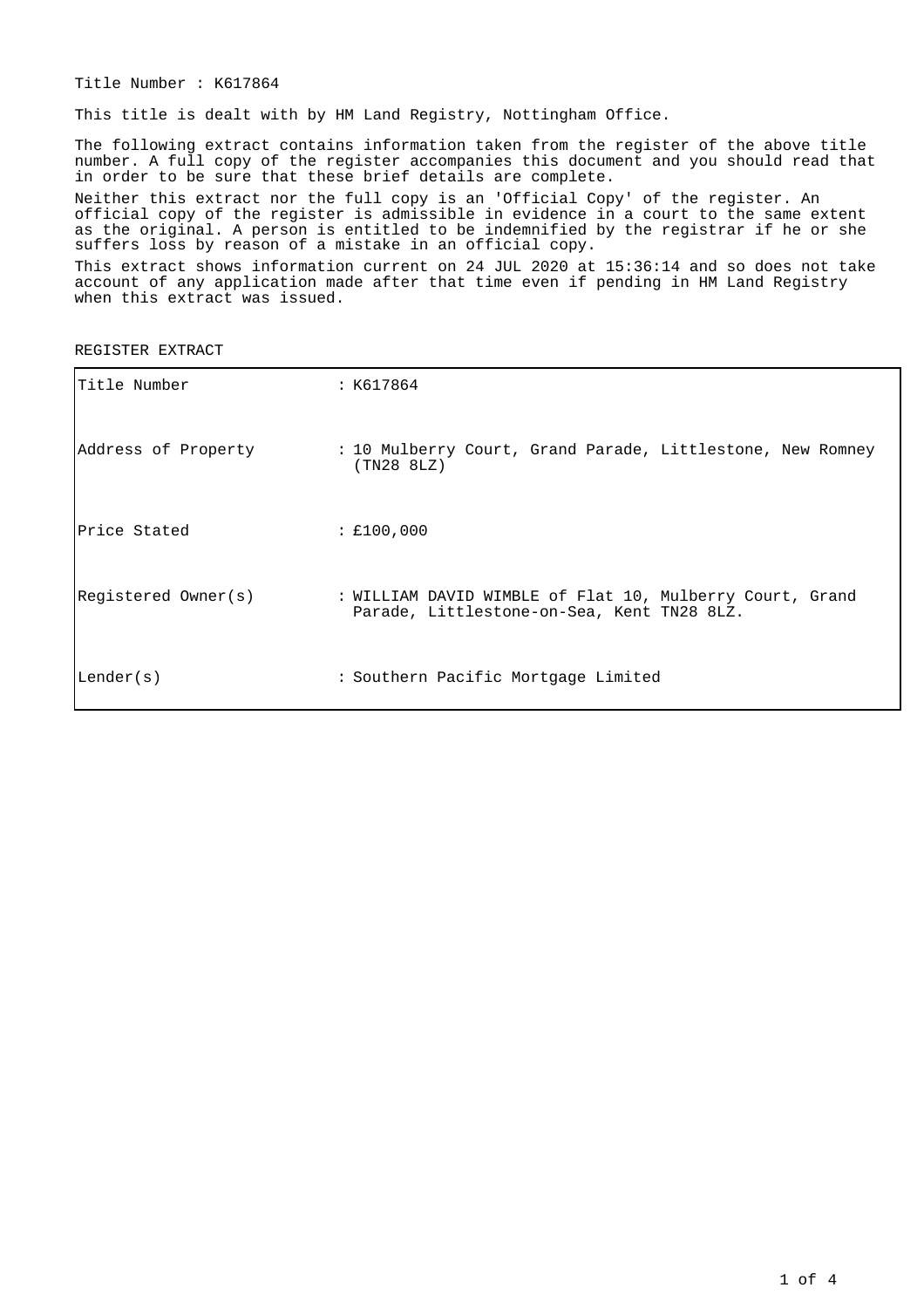### Title number K617864

This is a copy of the register of the title number set out immediately below, showing the entries in the register on 24 JUL 2020 at 15:36:14. This copy does not take account of any application made after that time even if still pending in HM Land Registry when this copy was issued.

This copy is not an 'Official Copy' of the register. An official copy of the register is admissible in evidence in a court to the same extent as the original. A person is entitled to be indemnified by the registrar if he or she suffers loss by reason of a mistake in an official copy. If you want to obtain an official copy, the HM Land Registry web site explains how to do this.

## A: Property Register

This register describes the land and estate comprised in the title. Except as mentioned below, the title includes any legal easements granted by the registered lease but is subject to any rights that it reserves, so far as those easements and rights exist and benefit or affect the registered land.

KENT : FOLKESTONE AND HYTHE

1 (11.09.1986) The Leasehold land shown edged with red on the plan of the above Title filed at the Registry and being 10 Mulberry Court, Grand Parade, Littlestone, New Romney (TN28 8LZ).

NOTE: Only the ground floor flat is included in the title.

2 The Conveyance dated 16 December 1947 referred to in the Charges Register contains the following provision:-

"PROVIDED ALWAYS AND IT IS HEREBY DECLARED that the Purchasers and their successors in title shall not be entitled to any rights of light or air which would in any manner diminish or interfere with the free and unrestricted user of any adjoining property now belonging to the Vendor either for building or any other purpose and the assurance hereinbefore contained shall not be deemed or construed to imply the grant of any such right."

|         | $(11.09.1986)$ Short particulars of the lease(s) (or under-lease(s)) |
|---------|----------------------------------------------------------------------|
|         | under which the land is held:                                        |
| Date    | : 1 August 1986                                                      |
| Term    | : 99 years from 24 June 1985                                         |
| Rent    | : As therein mentioned                                               |
| Parties | : (1) Bird Builders Limited                                          |
|         | (2) Elizabeth Ann Lawn                                               |
|         |                                                                      |

- 4 There are excepted from the effect of registration all estates, rights, interests, powers and remedies arising upon, or by reason of, any dealing made in breach of the prohibition or restriction against dealings therewith inter vivos contained in the Lease.
- 5 The lessor's title is registered.
- 6 Unless otherwise mentioned the title includes any legal easements granted by the registered lease(s) but is subject to any rights that it reserves, so far as those easements and rights exist and benefit or affect the registered land.

## B: Proprietorship Register

This register specifies the class of title and identifies the owner. It contains any entries that affect the right of disposal.

#### Title absolute

1 (12.02.2003) PROPRIETOR: WILLIAM DAVID WIMBLE of Flat 10, Mulberry Court, Grand Parade, Littlestone-on-Sea, Kent TN28 8LZ.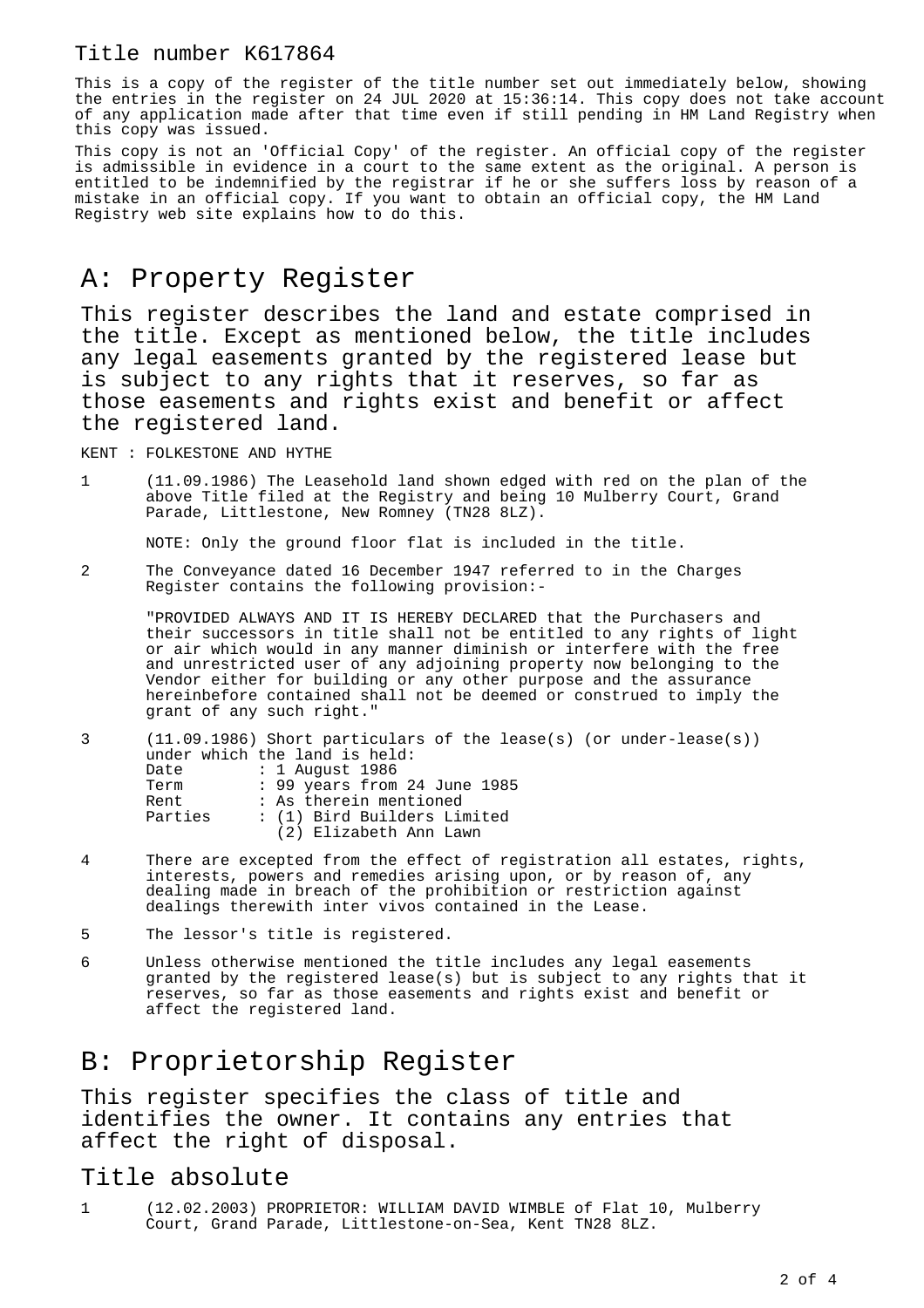# B: Proprietorship Register continued

- 2 (12.02.2003) The price stated to have been paid on 28 January 2003 was £100,000.
- 3 (12.02.2003) The covenants implied under Part I of the Law of Property (Miscellaneous Provisions) Act 1994 in the disposition to the proprietor are modified.
- 4 (19.06.2006) RESTRICTION: No disposition of the registered estate by the proprietor of the registered estate is to be registered without a written consent signed by the proprietor for the time being of the Charge dated 13 June 2006 in favour of Southern Pacific Mortgage Limited referred to in the Charges Register.

## C: Charges Register

This register contains any charges and other matters that affect the land.

- 1 A Conveyance of the freehold estate in the land in this title and other land dated 16 December 1947 made between (1) Cyril Edgar Andrews (Vendor) (2) Frank William Gorteen and (3) Giles Herbert Howarth and Emily Howarth (Purchasers) contains covenants details of which are set out in the schedule of restrictive covenants hereto.
- 2 (19.06.2006) REGISTERED CHARGE dated 13 June 2006.
- 3 (19.06.2006) Proprietor: SOUTHERN PACIFIC MORTGAGE LIMITED (Co. Regn. No. 3266119) of Deeds Admin Team, St. Johns Place, Easton Street, High Wycombe, Bucks HP11 1NL and of DeedsAdmin@capstonemortgageservices.co.uk.

## Schedule of restrictive covenants

1 The following are details of the covenants contained in the Conveyance dated 16 December 1947 referred to in the Charges Register:-

"THE Purchasers to the intent and so as to bind (so far as practicable) the premises hereby conveyed into whosesoever hands the same may come and to benefit and protect the residue of the said Estate situated within a radius of half a mile from such premises hereby covenant with the Vendor to perform and observe the stipulations and restrictions specified in the said Third Schedule hereto PROVIDED that the Purchasers shall not be liable in damages for any breach of this covenant committed after they shall have ceased to have any interest in any part of the premises hereby conveyed PROVIDED ALSO that nothing herein contained shall prejudice or affect the right of the Vendor or his successors in title to sell transfer or otherwise deal with any part of the residue of the said estate free from some or all of the stipulations and restrictions aforesaid or subject to such other stipulations and restrictions (if any) as the Vendor may think fit nor the right of the Vendor or his successors in title to release any part of the said Estate from the said restrictions and stipulations or any of them.

#### THE THIRD SCHEDULE above referred to

1. (i) The Purchasers shall forthwith make and for ever maintain a proper boundary wall or fence on the sides marked "T" on the said plan and in such a position and of such materials as shall be approved by or on behalf of the Vendor.

(ii) No wall or fence against a road (except walls or fences if any now existing) shall exceed Six feet in height from the surface of the road or footpath.

2. No building or erection (except a wall or fence not exceeding the height aforesaid) shall at any time be erected beyond the building line now or for the time being prescribed by the local authority.

3. (i) No house or other premises of less value than £1,000 shall be